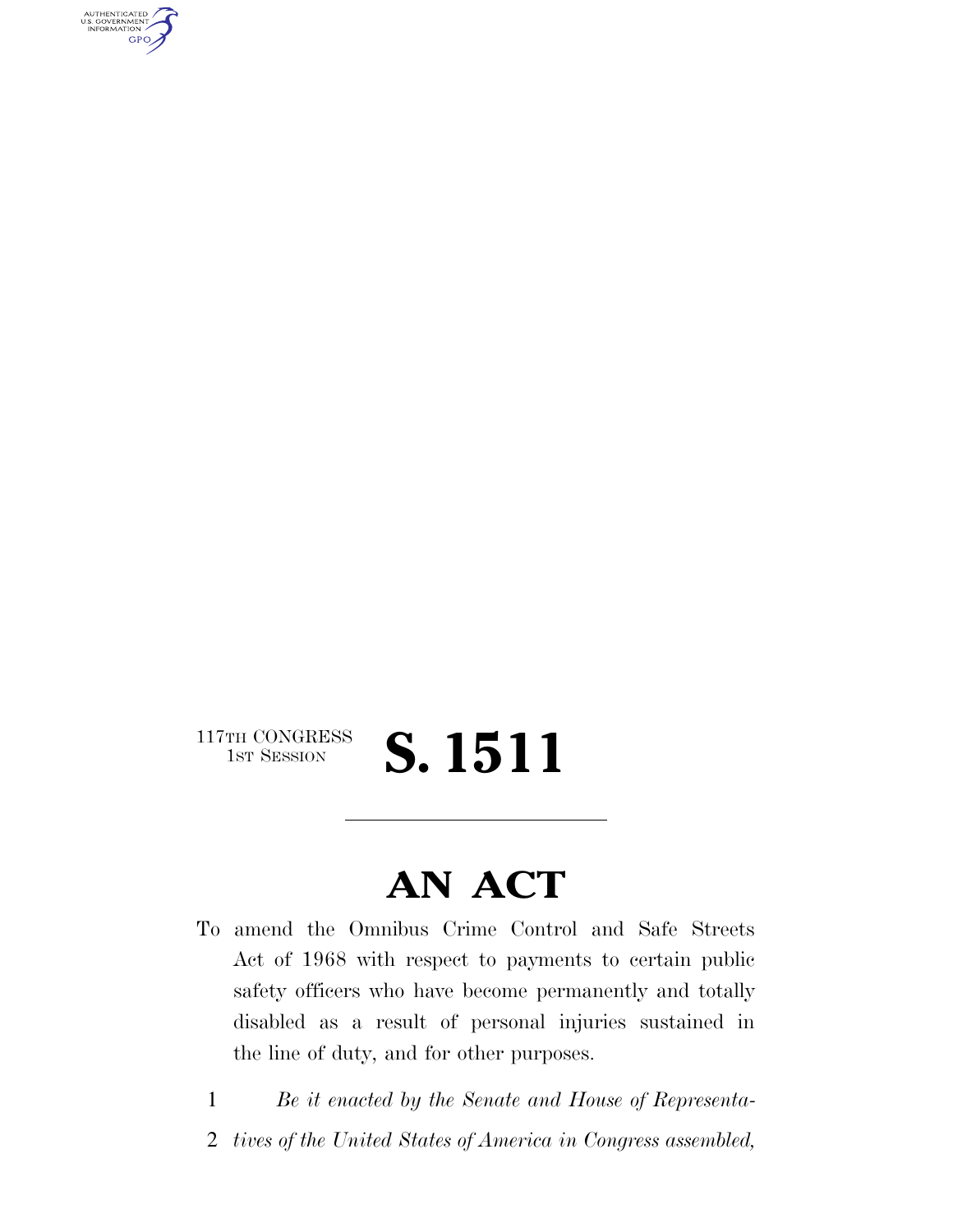| $\mathbf{1}$   | <b>SECTION 1. SHORT TITLE.</b>                           |
|----------------|----------------------------------------------------------|
| 2              | This Act may be cited as the "Protecting America's       |
| 3              | First Responders Act of 2021".                           |
| $\overline{4}$ | SEC. 2. PAYMENT OF DEATH AND DISABILITY BENEFITS         |
| 5              | UNDER PUBLIC SAFETY OFFICERS' DEATH                      |
| 6              | <b>BENEFITS PROGRAM.</b>                                 |
| 7              | Section 1201 of title I of the Omnibus Crime Control     |
| 8              | and Safe Streets Act of 1968 (34 U.S.C. 10281) is amend- |
| 9              | $ed$ —                                                   |
| 10             | $(1)$ in subsection $(a)$ , in the matter preceding      |
| 11             | paragraph $(1)$ —                                        |
| 12             | $(A)$ by striking "the Bureau shall pay";                |
| 13             | and                                                      |
| 14             | (B) by inserting ", and calculated in ac-                |
| 15             | cordance with subsection (i), shall be payable by        |
| 16             | the Bureau" after "subsection (h)".                      |
| 17             | $(2)$ in subsection $(b)$ —                              |
| 18             | (A) by striking "the Bureau shall pay the                |
| 19             | same benefit" and inserting "a benefit shall be          |
| 20             | payable";                                                |
| 21             | (B) by striking "that is payable under sub-              |
| 22             | section (a) with respect to the date on which            |
| 23             | the catastrophic injury occurred," and inserting         |
| 24             | "in the same amount that would be payable, as            |
| 25             | of the date such injury was sustained (includ-           |
| 26             | $ing''$ ;                                                |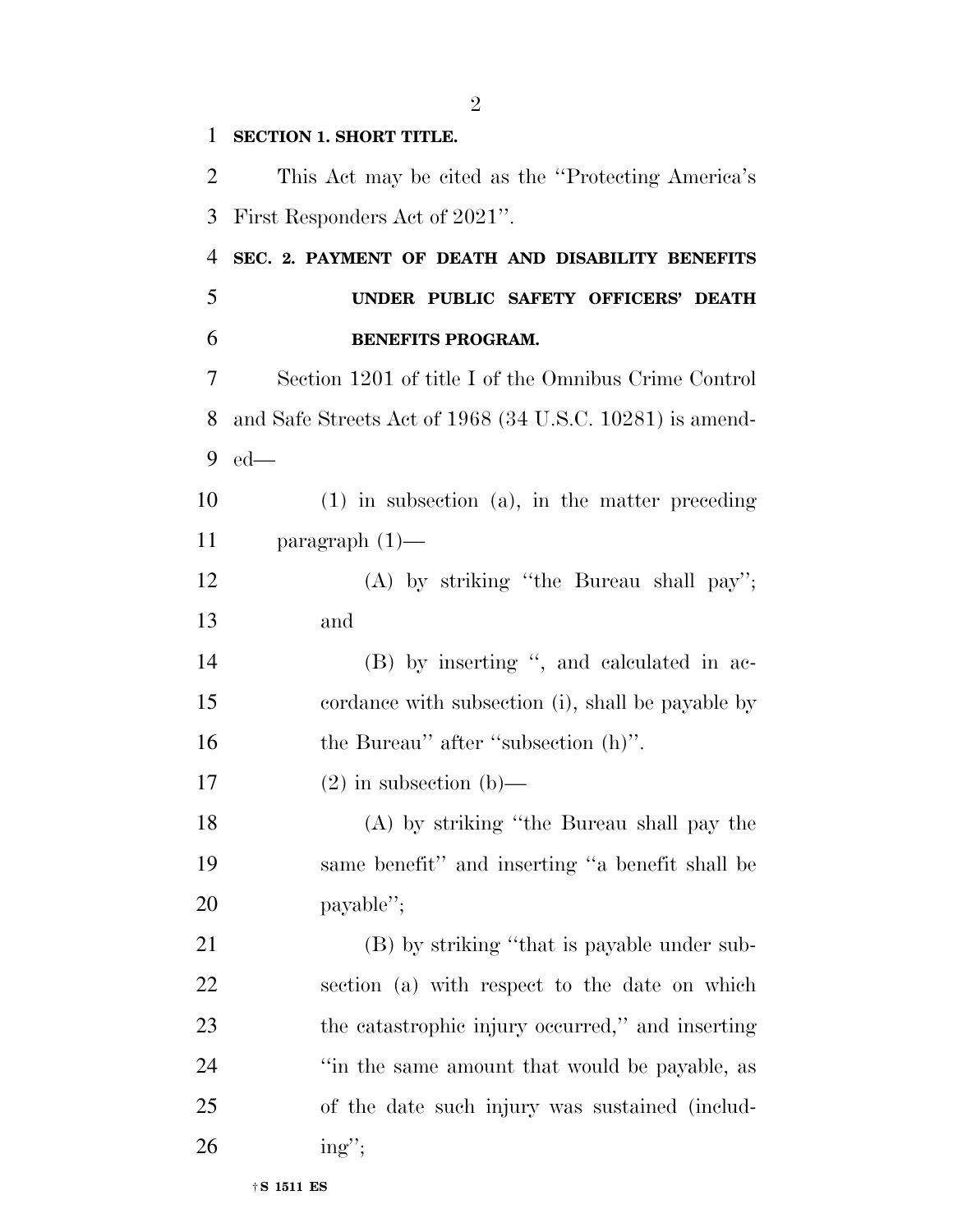| $\mathbf{1}$   | (C) by inserting ", and calculated in ac-                    |
|----------------|--------------------------------------------------------------|
| $\overline{2}$ | cordance with subsection (i)), if such deter-                |
| 3              | mination were a determination under subsection               |
| $\overline{4}$ | $(a)$ " before ": Provided, That"; and                       |
| 5              | (D) by striking "necessary:" and all that                    |
| 6              | follows and inserting "necessary.";                          |
| 7              | $(3)$ in subsection (c), by striking "\$3,000" and           |
| 8              | inserting "\$6,000, adjusted in accordance with sub-         |
| 9              | section $(h)$ ,";                                            |
| 10             | $(4)$ in subsection (h), by striking "subsection             |
| 11             | (a)" and inserting "subsections (a) and (b) and the          |
| 12             | level of the interim benefit payable immediately be-         |
| 13             | fore such October 1 under subsection $(c)$ ";                |
| 14             | (5) by striking subsection (i) and inserting the             |
| 15             | following:                                                   |
| 16             | "(i) The amount payable under subsections (a) and            |
| 17             | (b), with respect to the death or permanent and total dis-   |
| 18             | ability of a public safety officer, shall be the greater of— |
| 19             | $\lq(1)$ the amount payable under the relevant               |
| 20             | subsection as of the date of death or of the cata-           |
| 21             | strophic injury of the public safety officer; or             |
| 22             | $\cdot\cdot(2)$ in any case in which the claim filed there-  |
| 23             | under has been pending for more than 365 days at             |
| 24             | the time of final determination by the Bureau, the           |
| 25             | amount that would be payable under the relevant              |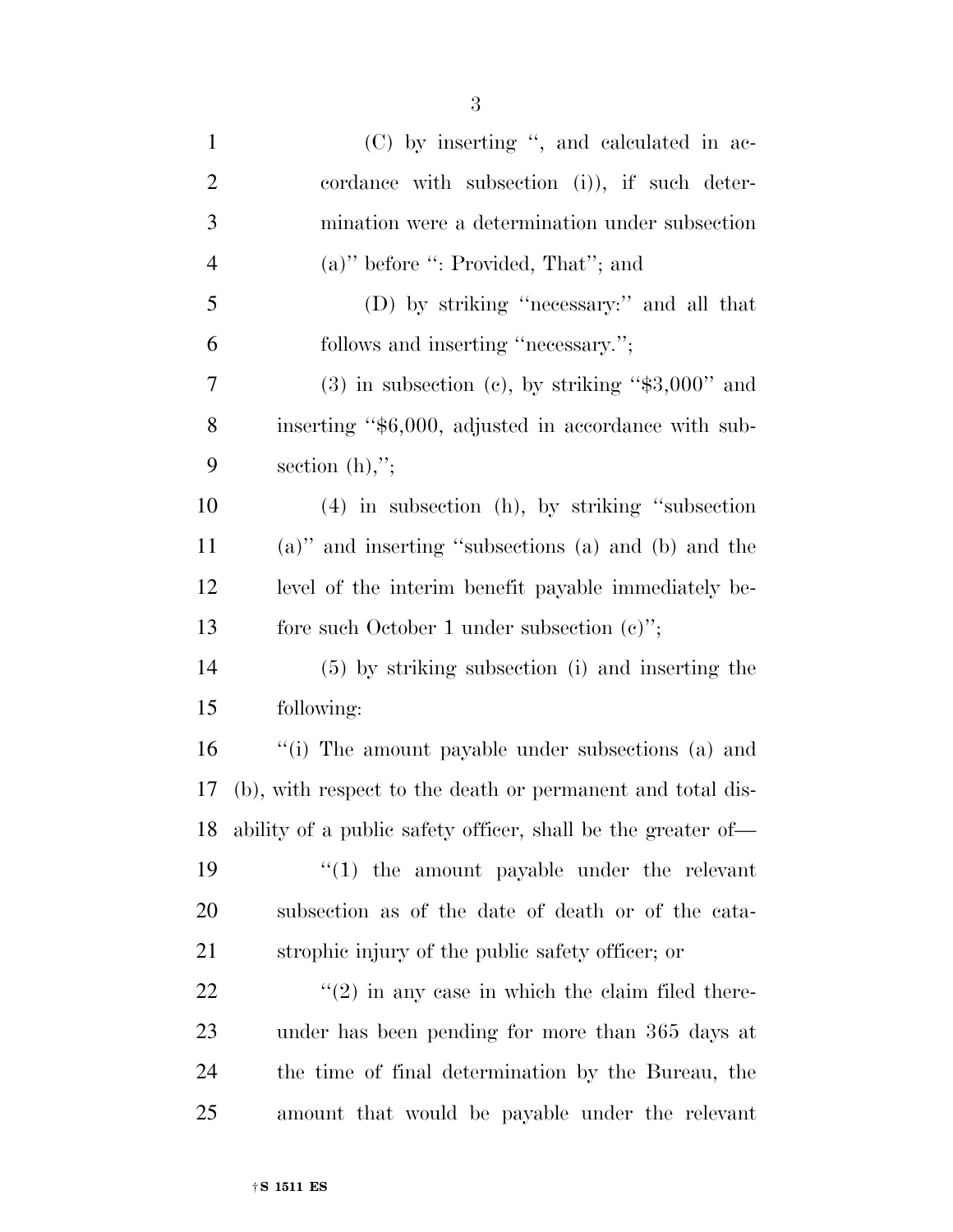| $\mathbf{1}$   | subsection if the death or the catastrophic injury of                     |
|----------------|---------------------------------------------------------------------------|
| $\overline{2}$ | the public safety officer had occurred on the date on                     |
| 3              | which the Bureau makes such final determination.";                        |
| $\overline{4}$ | and                                                                       |
| 5              | $(6)$ in subsection (m), by inserting ", (b)," after                      |
| 6              | "subsection $(a)$ ".                                                      |
| 7              | SEC. 3. DEFINITIONS WITH RESPECT TO PUBLIC SAFETY                         |
| 8              | OFFICERS' DEATH BENEFITS PROGRAM.                                         |
| 9              | Section 1204 of title I of the Omnibus Crime Control                      |
| 10             | and Safe Streets Act of 1968 (34 U.S.C. 10284) is amend-                  |
| 11             | $ed$ —                                                                    |
| 12             | $(1)$ by redesignating paragraphs $(1)$ , $(2)$ , $(3)$ ,                 |
| 13             | $(4)$ , $(5)$ , $(6)$ , $(7)$ , $(8)$ , and $(9)$ as paragraphs $(4)$ ,   |
| 14             | $(5), (6), (7), (8), (9), (10), (13), \text{ and } (14), \text{ respec-}$ |
| 15             | tively;                                                                   |
| 16             | $(2)$ by striking paragraph $(4)$ , as so redesig-                        |
| 17             | nated, and inserting:                                                     |
| 18             | "(4) 'catastrophic injury' means an injury, the                           |
| 19             | direct and proximate result of which is to perma-                         |
| 20             | nently render an individual functionally incapable                        |
| 21             | (including through a directly and proximately result-                     |
| 22             | ing neurocognitive disorder), based on the state of                       |
| 23             | medicine on the date on which the claim is deter-                         |
| 24             | mined by the Bureau, of performing work, including                        |
| 25             | sedentary work: Provided, That, if it appears that a                      |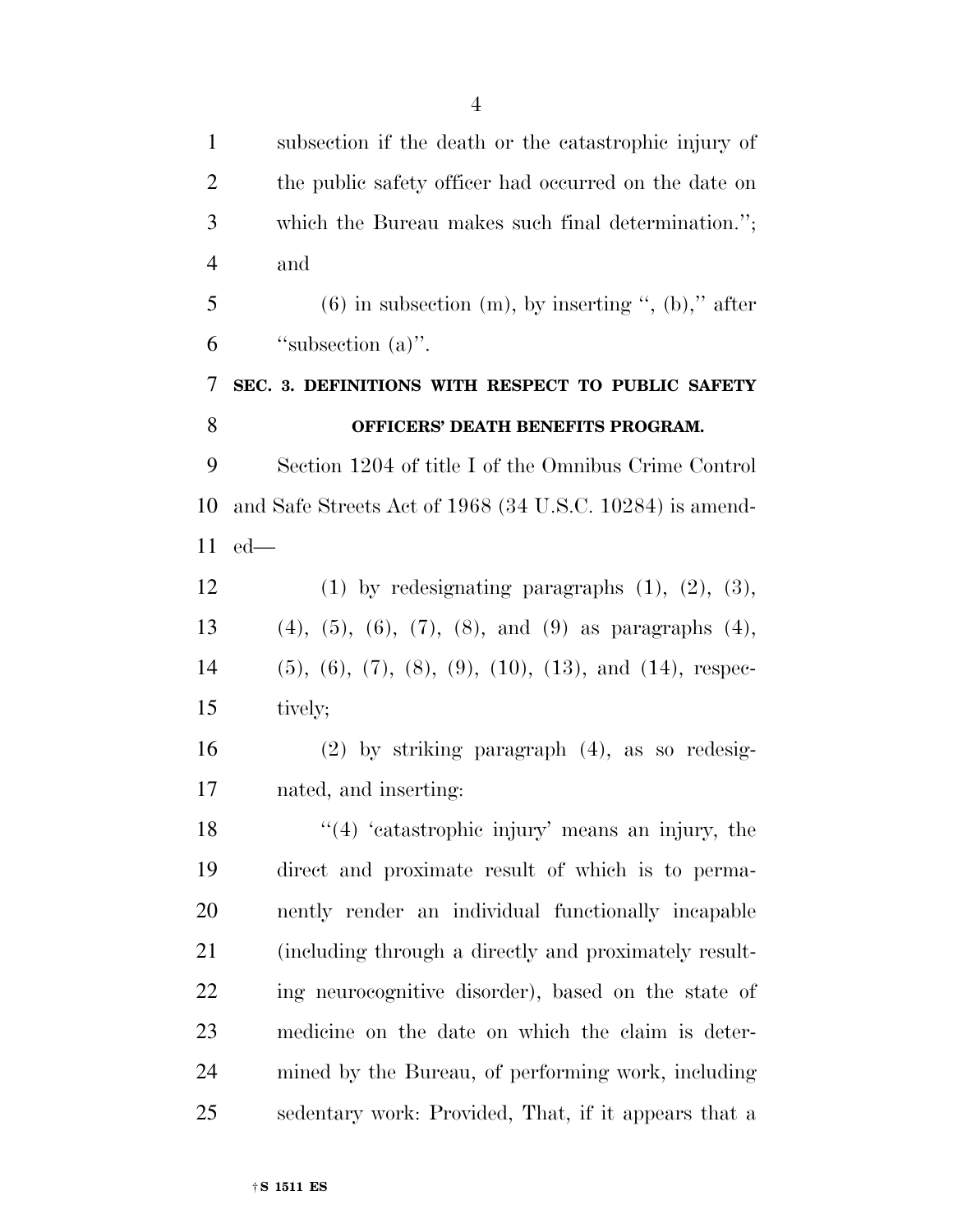claimant may be functionally capable of performing work—

 ''(A) the Bureau shall disregard work where any compensation provided is de minimis, nominal, honorary, or mere reimbursement of incidental expenses, such as—

 $''(i)$  work that involves ordinary or simple tasks, that because of the claimed disability, the claimant cannot perform without significantly more supervision, ac- commodation, or assistance than is typi- cally provided to an individual without the claimed disability doing similar work;

 $\frac{1}{2}$  ''(ii) work that involves minimal du- ties that make few or no demands on the claimant and are of little or no economic value to the employer; or

18 ''(iii) work that is performed primarily for therapeutic purposes and aids the claimant in the physical or mental recovery 21 from the claimed disability; and

22 ''(B) the claimant shall be presumed, ab- sent clear and convincing medical evidence to the contrary as determined by the Bureau, to be functionally incapable of performing such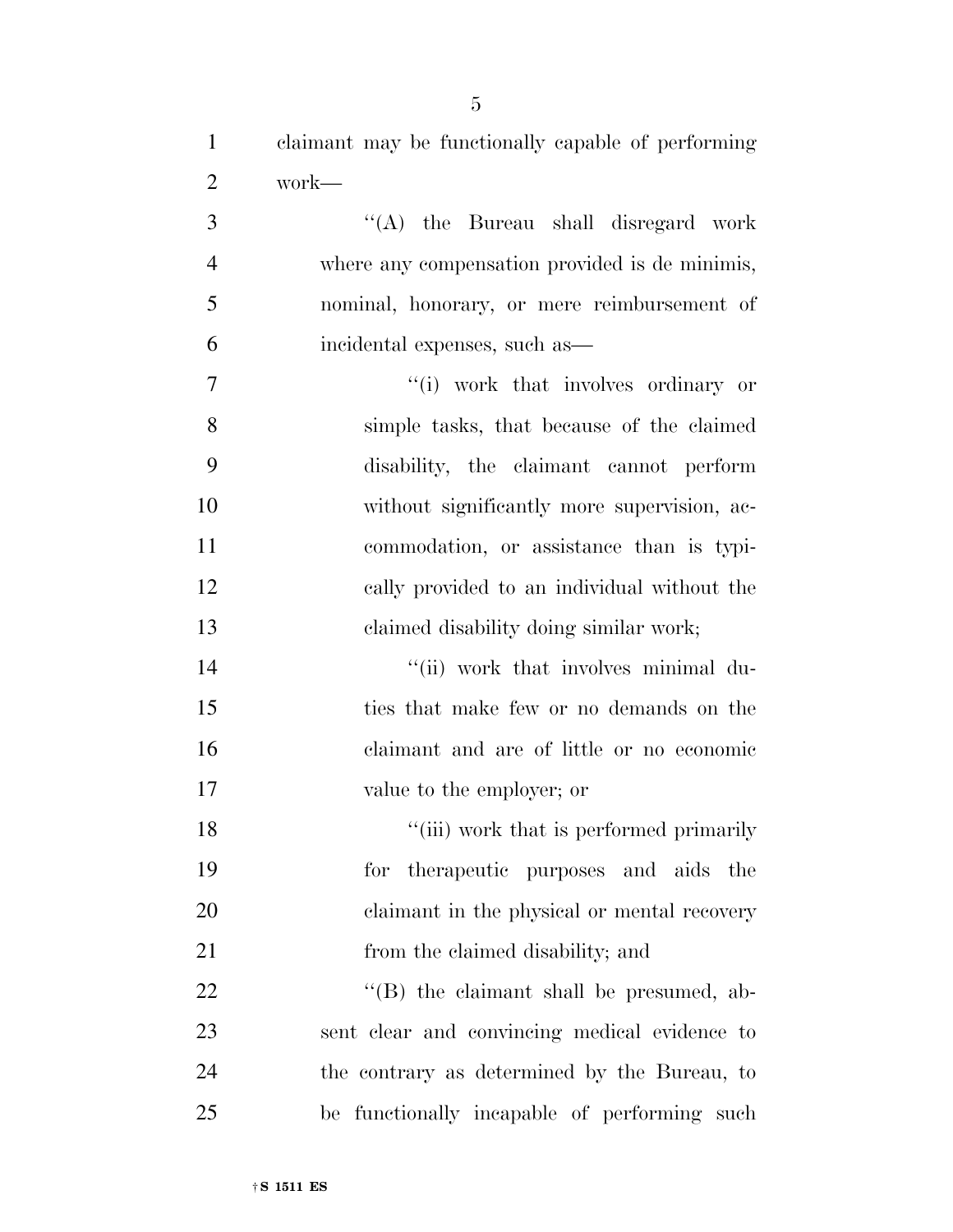| $\mathbf{1}$   | work if the direct and proximate result of the         |
|----------------|--------------------------------------------------------|
| $\overline{c}$ | injury renders the claimant—                           |
| 3              | $``(i)$ blind;                                         |
| $\overline{4}$ | "(ii) parapalegic; or                                  |
| 5              | "(iii) quadriplegic;";                                 |
| 6              | $(3)$ in paragraph $(6)$ , as so redesignated, by      |
| 7              | striking "at the time of the public safety officer's   |
| 8              | fatal or catastrophic injury" and inserting "at the    |
| 9              | time of the public safety officer's death or fatal in- |
| 10             | jury (in connection with any claim predicated upon     |
| 11             | such death or injury) or the date of the public safety |
| 12             | officer's catastrophic injury or of the final deter-   |
| 13             | mination by the Bureau of any claim predicated         |
| 14             | upon such catastrophic injury";                        |
| 15             | $(4)$ in paragraph $(7)$ , as so redesignated, by in-  |
| 16             | serting ", including an individual who, as such a      |
| 17             | member, engages in scene security or traffic man-      |
| 18             | agement as the primary or only duty of the indi-       |
| 19             | vidual during emergency response" before the semi-     |
| 20             | colon;                                                 |
| 21             | $(5)$ in paragraph $(9)$ , as so redesignated by       |
| 22             | striking "delinquency).," and inserting "delin-        |
| 23             | quency),";                                             |
| 24             | $(6)$ in paragraph $(13)$ , as so redesignated, by     |
| 25             | inserting ", and includes (as may be prescribed by     |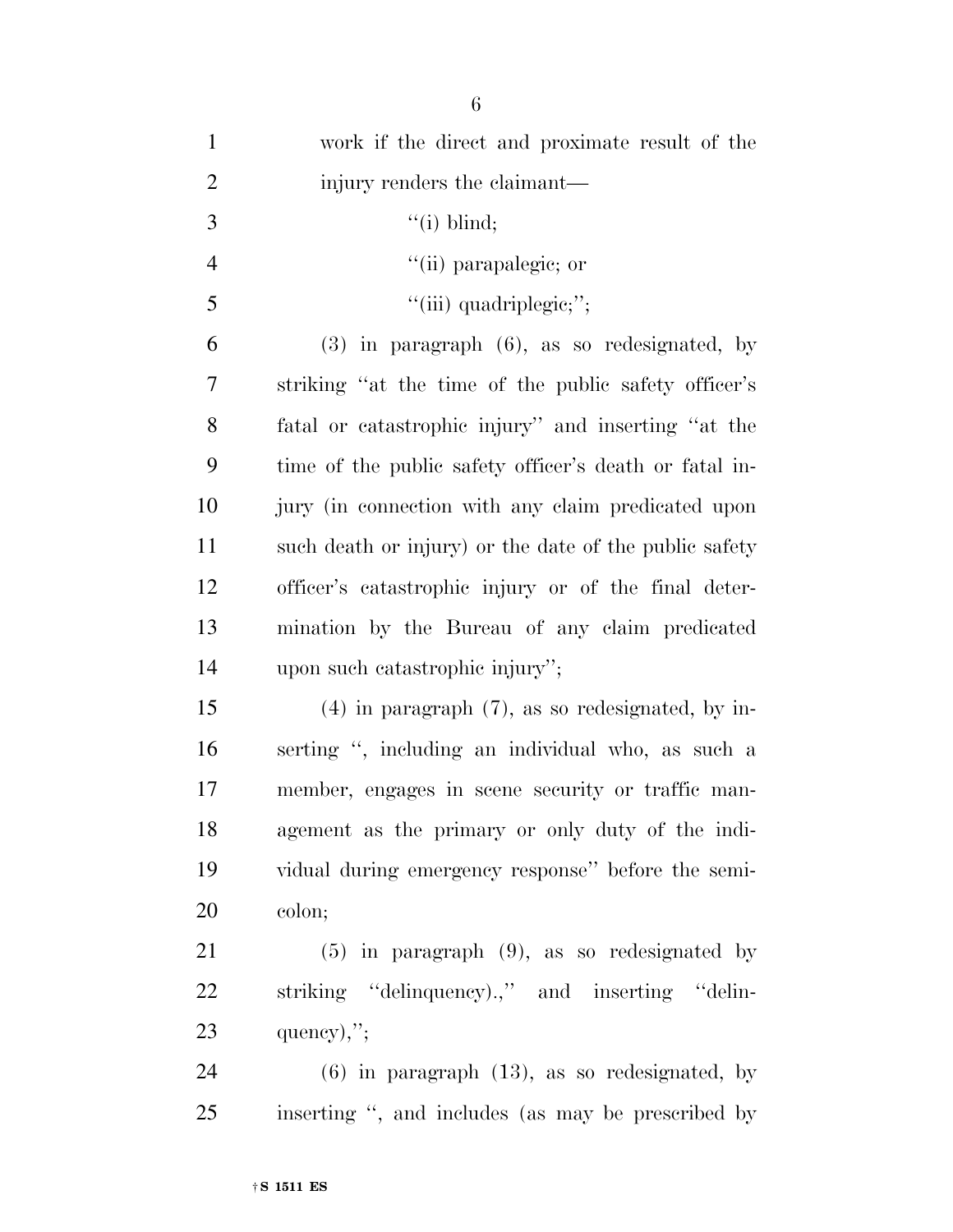| $\mathbf{1}$   | regulation hereunder) a legally organized volunteer   |
|----------------|-------------------------------------------------------|
| $\overline{2}$ | fire department that is a nonprofit entity and pro-   |
| 3              | vides services without regard to any particular rela- |
| $\overline{4}$ | tionship (such as a subscription) a member of the     |
| 5              | public may have with such a department" before the    |
| 6              | semicolon;                                            |
| 7              | $(7)$ in paragraph $(14)$ , as so redesignated,—      |
| 8              | $(A)$ by striking subparagraph $(A)$ and in-          |
| 9              | serting:                                              |
| 10             | "(A) an individual serving a public agency            |
| 11             | in an official capacity, with or without com-         |
| 12             | pensation, as a law enforcement officer, as a         |
| 13             | firefighter, or as a chaplain: Provided, That         |
| 14             | (notwithstanding section $1205(b)(2)$ or (3)) the     |
| 15             | Bureau shall, absent clear and convincing evi-        |
| 16             | dence to the contrary as determined by the Bu-        |
| 17             | reau, deem the actions outside of jurisdiction        |
| 18             | taken by any such law enforcement officer or          |
| 19             | firefighter, to have been taken while serving         |
| 20             | such public agency in such capacity, in any case      |
| 21             | in which the principal legal officer of such pub-     |
| 22             | lic agency, and the head of such agency, to-          |
| 23             | gether, certify that such actions—                    |
|                |                                                       |

24 ''(i) were not unreasonable;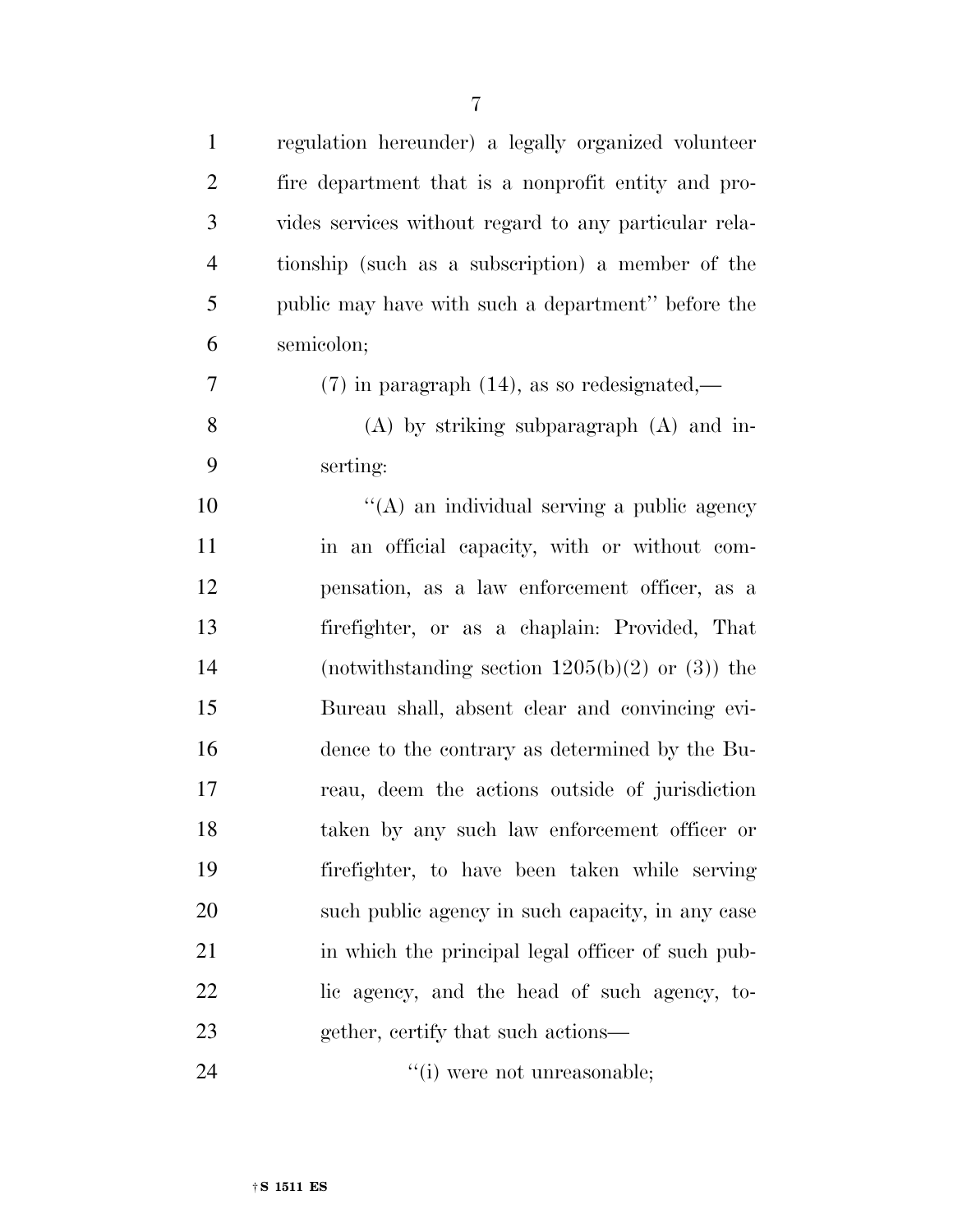| $\mathbf{1}$   | "(ii) would have been within the au-                       |
|----------------|------------------------------------------------------------|
| $\overline{2}$ | thority and line of duty of such law en-                   |
| 3              | forcement officer or such firefighter to                   |
| $\overline{4}$ | take, had they been taken in a jurisdiction                |
| 5              | where such law enforcement officer or fire-                |
| 6              | fighter was authorized to act, in the ordi-                |
| 7              | nary course, in an official capacity; and                  |
| 8              | "(iii) would have resulted in the pay-                     |
| 9              | ment of full line-of-duty death or disability              |
| 10             | benefits (as applicable), if any such bene-                |
| 11             | fits typically were payable by (or with re-                |
| 12             | spect to or on behalf of) such public agen-                |
| 13             | cy, as of the date the actions were taken;";               |
| 14             | (B) by redesignating subparagraphs (B),                    |
| 15             | $(C)$ , $(D)$ , and $(E)$ as subparagraphs $(C)$ , $(D)$ , |
| 16             | $(E)$ , and $(F)$ , respectively;                          |
| 17             | $(C)$ by inserting after subparagraph $(A)$ ,              |
| 18             | the following new subparagraph:                            |
| 19             | $\lq\lq$ (B) a candidate officer who is engaging in        |
| 20             | an activity or exercise that itself is a formal or         |
| 21             | required part of the program in which the can-             |
| 22             | didate officer is enrolled or admitted, as pro-            |
| 23             | vided in this section;"; and                               |
| 24             | (D) by striking subparagraph $(E)$ , as so                 |
| 25             | redesignated, and inserting the following:                 |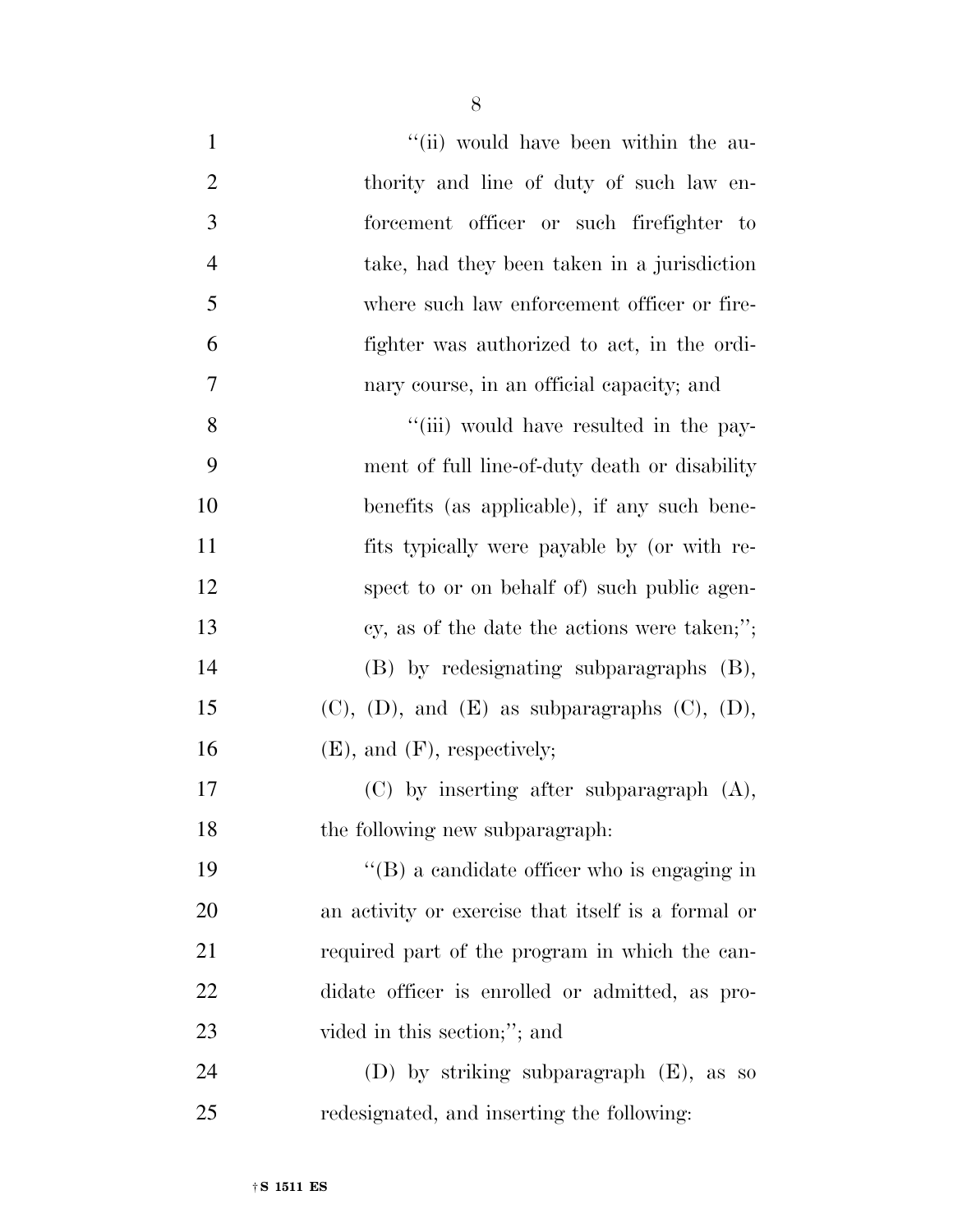$"({\rm E})$  a member of a rescue squad or ambu- lance crew who, as authorized or licensed by law and by the applicable agency or entity, is engaging in rescue activity or in the provision of emergency medical services: Provided, That 6 (notwithstanding section  $1205(b)(2)$  or  $(3)$ ) the Bureau shall, absent clear and convincing evi- dence to the contrary as determined by the Bu- reau, deem the actions outside of jurisdiction taken by any such member to have been thus authorized or licensed, in any case in which the principal legal officer of such agency or entity, and the head of such agency or entity, together, certify that such actions—  $\frac{1}{10}$  were not unreasonable; 16 ''(ii) would have been within the au- thority and line of duty of such member to take, had they been taken in a jurisdiction where such member was authorized or li- censed by law and by a pertinent agency or entity to act, in the ordinary course; and  $\frac{1}{1}$   $\cdots$   $\cdots$   $\cdots$   $\cdots$   $\cdots$   $\cdots$   $\cdots$   $\cdots$   $\cdots$   $\cdots$  ment of full line-of-duty death or disability benefits (as applicable), if any such bene-fits typically were payable by (or with re-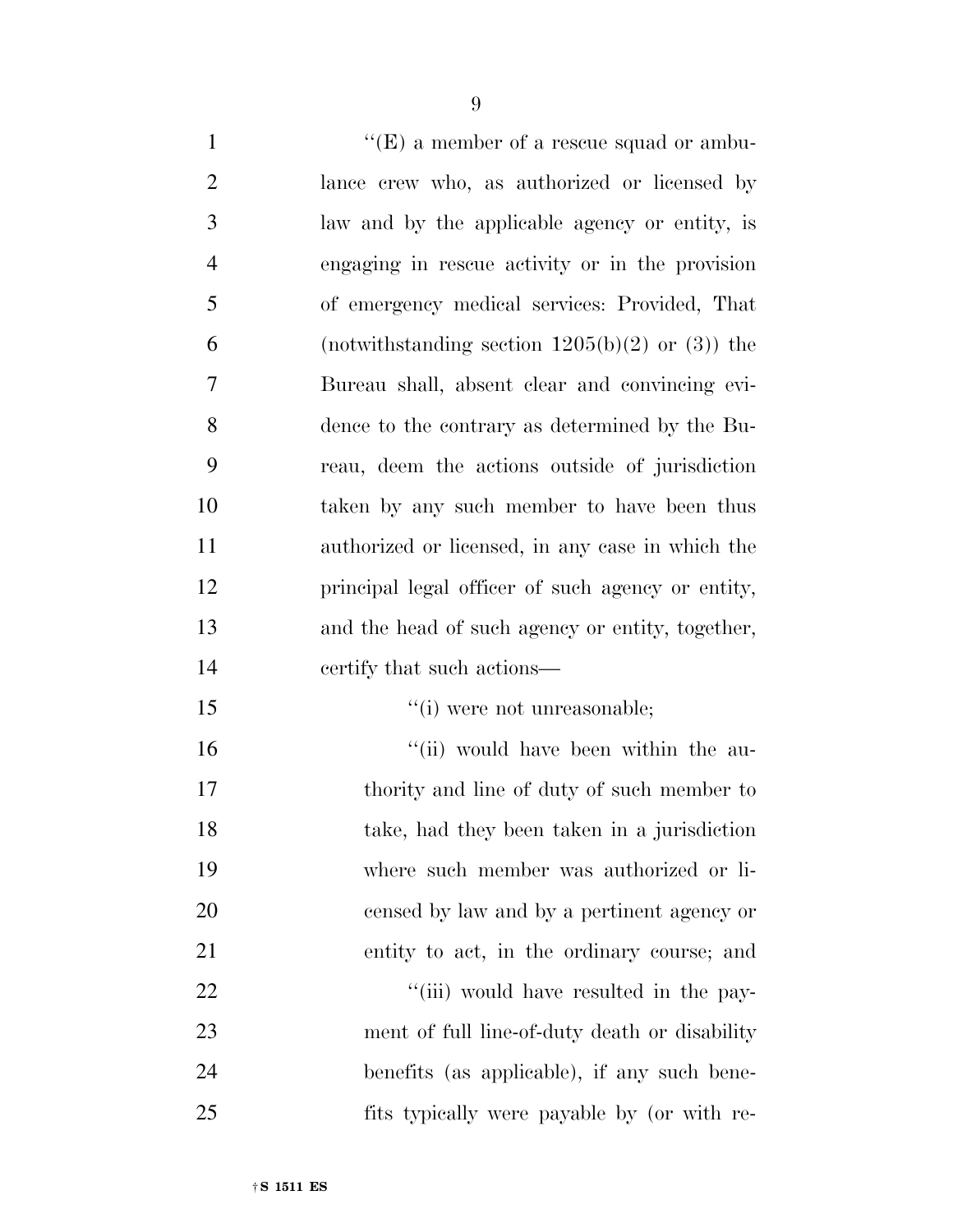| $\mathbf{1}$   | spect to or on behalf of) such applicable              |
|----------------|--------------------------------------------------------|
| $\overline{2}$ | agency or entity, as of the date the action            |
| 3              | was taken;";                                           |
| $\overline{4}$ | $(8)$ by inserting before paragraph $(4)$ , as so re-  |
| 5              | designated, the following new paragraphs:              |
| 6              | $"(1)$ 'action outside of jurisdiction' means an       |
| 7              | action, not in the course of any compensated em-       |
| 8              | ployment involving either the performance of public    |
| 9              | safety activity or the provision of security services, |
| 10             | by a law enforcement officer, firefighter, or member   |
| 11             | of a rescue squad or ambulance crew that—              |
| 12             | $\lq\lq (A)$ was taken in a jurisdiction where—        |
| 13             | $``(i)$ the law enforcement officer or                 |
| 14             | firefighter then was not authorized to act,            |
| 15             | in the ordinary course, in an official capac-          |
| 16             | ity; or                                                |
| 17             | "(ii) the member of a rescue squad or                  |
| 18             | ambulance crew then was not authorized                 |
| 19             | or licensed to act, in the ordinary course,            |
| 20             | by law or by the applicable agency or enti-            |
| 21             | ty;                                                    |
| 22             | $\lq\lq$ (B) then would have been within the au-       |
| 23             | thority and line of duty of—                           |
| 24             | $``(i)$ a law enforcement officer or a                 |
| 25             | firefighter to take, who was authorized to             |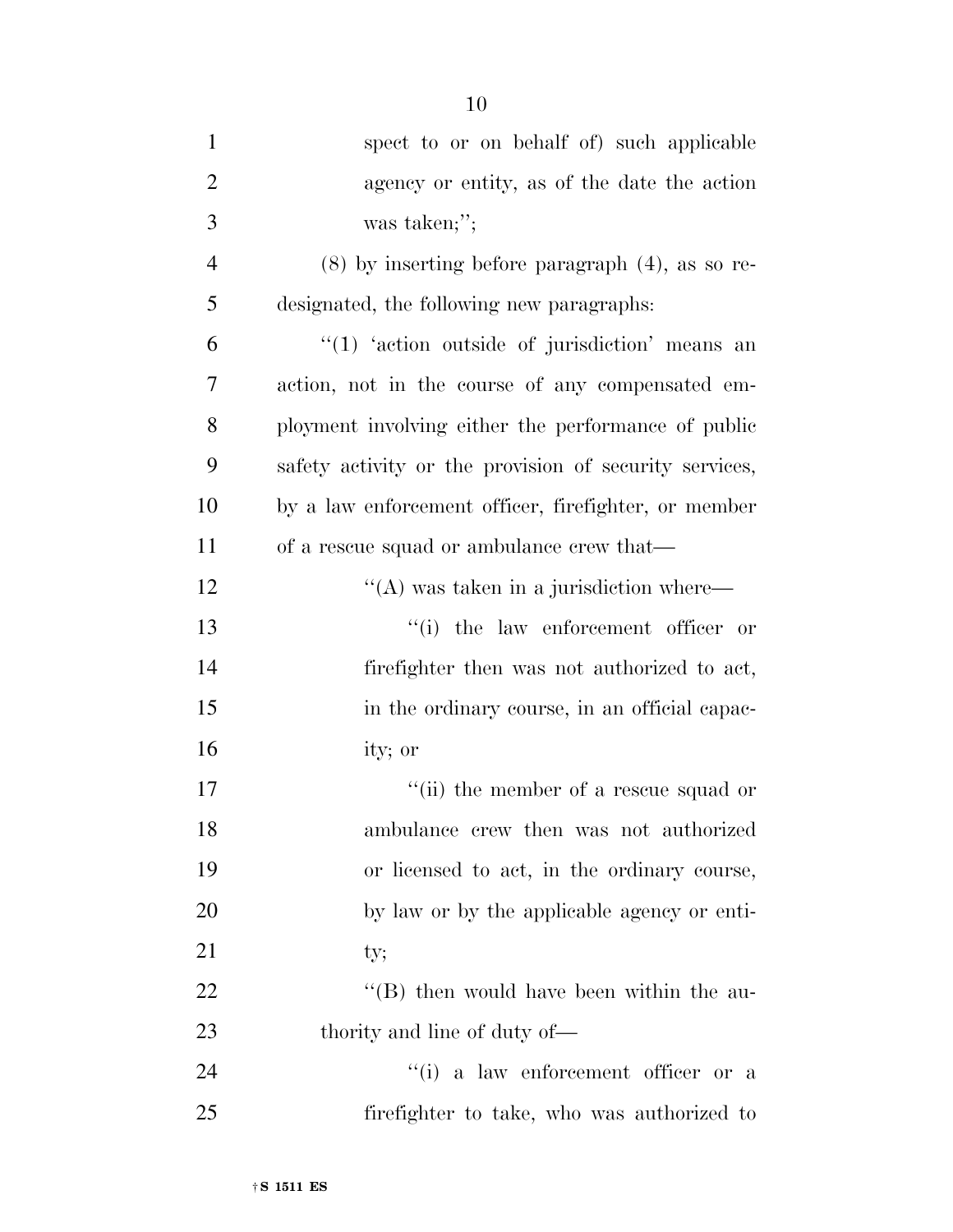| $\mathbf{1}$   | act, in the ordinary course, in an official      |
|----------------|--------------------------------------------------|
| $\overline{2}$ | capacity, in the jurisdiction where the ac-      |
| 3              | tion was taken; or                               |
| $\overline{4}$ | "(ii) a member of a rescue squad or              |
| 5              | ambulance crew to take, who was author-          |
| 6              | ized or licensed by law and by a pertinent       |
| 7              | agency or entity to act, in the ordinary         |
| 8              | course, in the jurisdiction where the action     |
| 9              | was taken; and                                   |
| 10             | $\lq\lq$ (C) was, in an emergency situation that |
| 11             | presented an imminent and significant danger     |
| 12             | or threat to human life or of serious bodily     |
| 13             | harm to any individual, taken—                   |
| 14             | "(i) by a law enforcement officer—               |
| 15             | $\lq\lq$ to prevent, halt, or respond            |
| 16             | to the immediate consequences of a               |
| 17             | crime (including an incident of juve-            |
| 18             | nile delinquency); or                            |
| 19             | "(II) while engaging in a rescue                 |
| 20             | activity or in the provision of emer-            |
| 21             | gency medical services;                          |
| 22             | "(ii) by a firefighter—                          |
| 23             | "(I) while engaging in fire sup-                 |
|                |                                                  |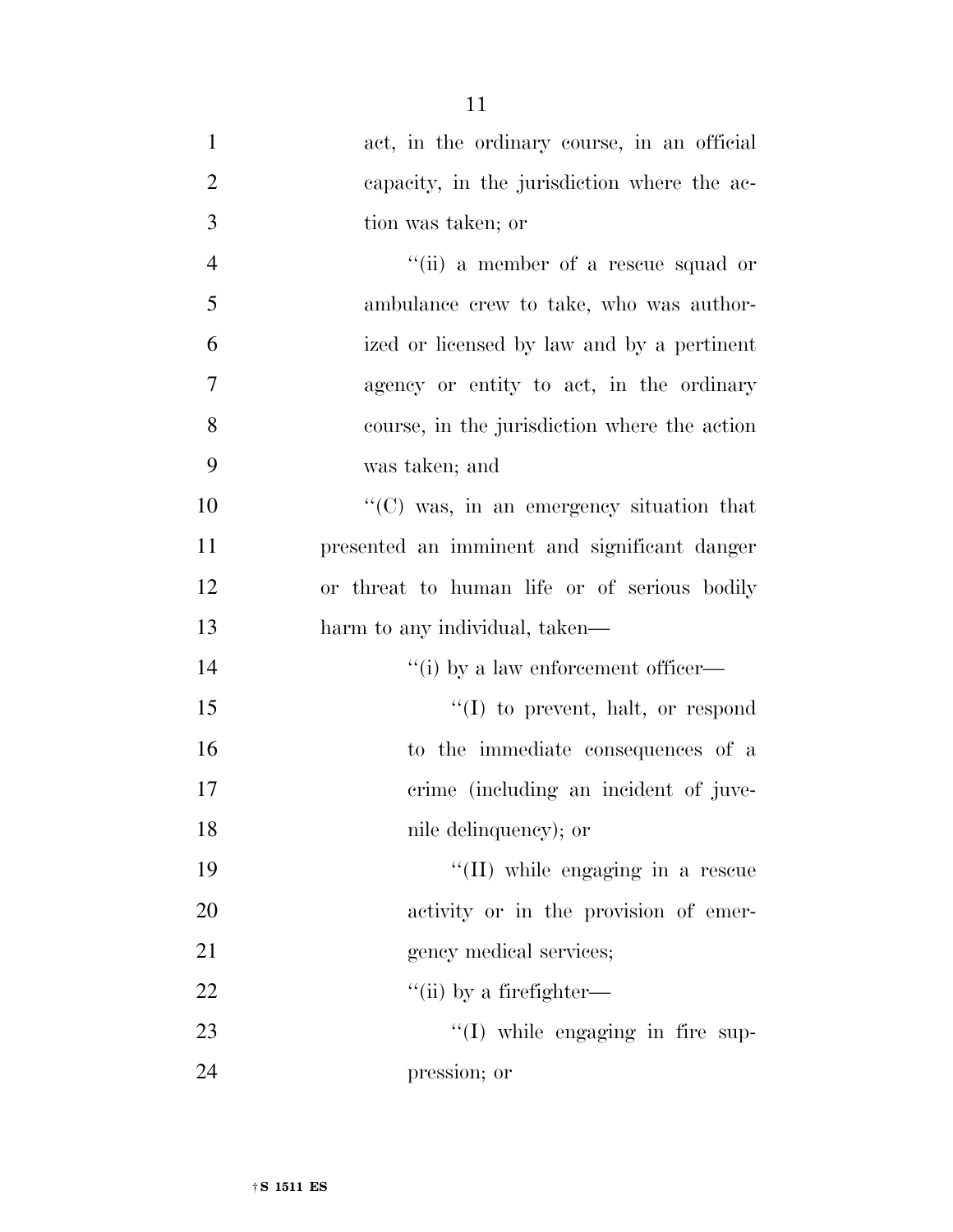| $\mathbf{1}$   | "(II) while engaging in a rescue                        |
|----------------|---------------------------------------------------------|
| $\overline{2}$ | activity or in the provision of emer-                   |
| 3              | gency medical services; or                              |
| $\overline{4}$ | "(iii) by a member of a rescue squad                    |
| 5              | or ambulance crew, while engaging in a                  |
| 6              | rescue activity or in the provision of emer-            |
| 7              | gency medical services;                                 |
| 8              | $\lq\lq(2)$ 'candidate officer' means an individual who |
| 9              | is enrolled or admitted, as a cadet or trainee, in a    |
| 10             | formal and officially established program of instruc-   |
| 11             | tion or of training (such as a police or fire academy)  |
| 12             | that is specifically intended to result upon comple-    |
| 13             | tion, in the-                                           |
| 14             | "(A) commissioning of such individual as a              |
| 15             | law enforcement officer;                                |
| 16             | "(B) conferral upon such individual of offi-            |
| 17             | cial authority to engage in fire suppression (as        |
| 18             | an officer or employee of a public fire depart-         |
| 19             | ment or as an officially recognized or des-             |
| 20             | ignated member of a legally organized volunteer         |
| 21             | fire department); or                                    |
| 22             | "(C) granting to such individual official               |
| 23             | authorization or license to engage in a rescue          |
| 24             | activity, or in the provision of emergency med-         |
| 25             | ical services, as a member of a rescue squad, or        |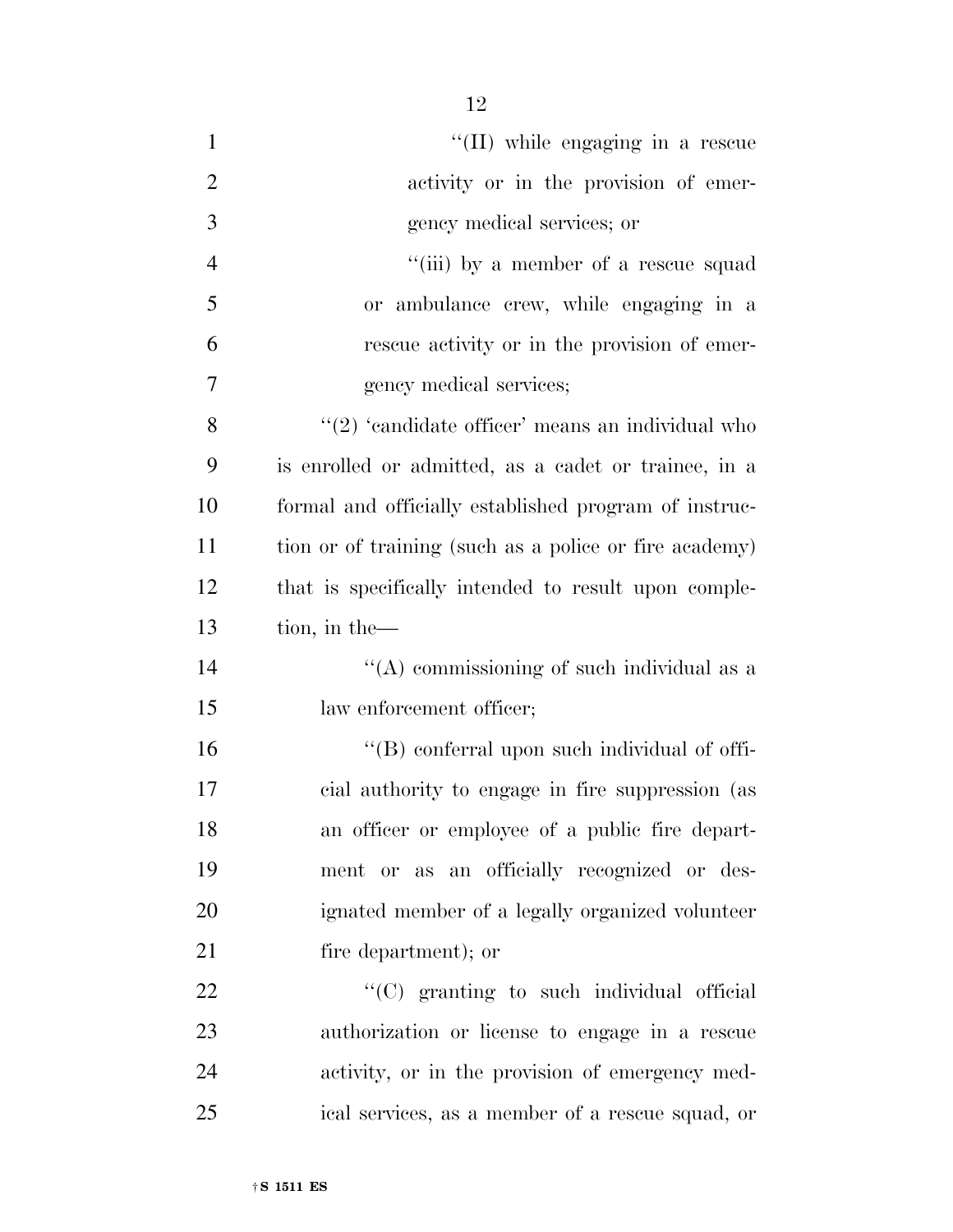| $\mathbf{1}$   | as a member of an ambulance crew that is (or             |
|----------------|----------------------------------------------------------|
| $\overline{2}$ | is a part of) the agency or entity that is spon-         |
| 3              | soring the individual's enrollment or admission;         |
| $\overline{4}$ | " $(3)$ 'blind' means an individual who has cen-         |
| 5              | tral visual acuity of $20/200$ or less in the better eye |
| 6              | with the use of a correcting lens or whose eye is ac-    |
| 7              | companied by a limitation in the fields of vision such   |
| 8              | that the widest diameter of the visual field subtends    |
| 9              | an angle no greater than 20 degrees;"; and               |
| 10             | $(9)$ in the matter following paragraph $(10)$ , as      |
| 11             | so redesignated, by inserting the following new para-    |
| 12             | graphs:                                                  |
| 13             | $\lq(11)$ 'neurocognitive disorder' means a dis-         |
|                |                                                          |
| 14             | order that is characterized by a clinically significant  |
| 15             | decline in cognitive functioning and may include         |
| 16             | symptoms and signs such as disturbances in mem-          |
| $17\,$         | ory, executive functioning (that is, higher-level cog-   |
| 18             | nitive processes, such as, regulating attention, plan-   |
| 19             | ning, inhibiting responses, decision-making), visual-    |
| 20             | spatial functioning, language, speech, perception, in-   |
| 21             | sight, judgment, or an insensitivity to social stand-    |
| 22             | ards; and                                                |
| 23             | " $(12)$ 'sedentary work' means work that—               |

more than 10 pounds at a time or occasionally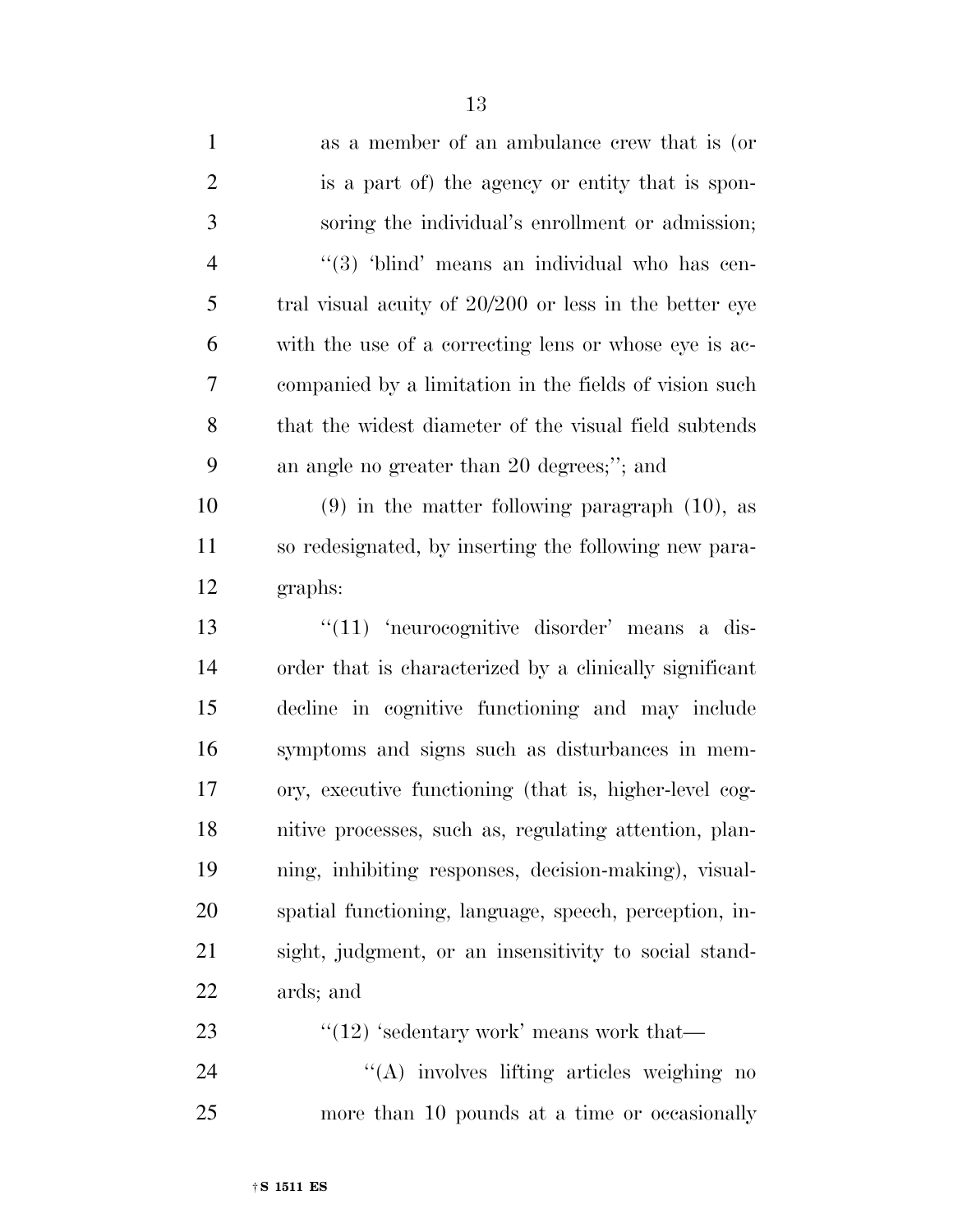| $\mathbf{1}$   | lifting or carrying articles such as docket files,          |
|----------------|-------------------------------------------------------------|
| $\overline{2}$ | ledgers, or small tools; and                                |
| 3              | "(B) despite involving sitting on a regular                 |
| $\overline{4}$ | basis, may require walking or standing on an                |
| 5              | occasional basis.".                                         |
| 6              | SEC. 4. DUE DILIGENCE IN PAYING BENEFIT CLAIMS              |
| 7              | UNDER PUBLIC SAFETY OFFICERS' DEATH                         |
| 8              | <b>BENEFITS PROGRAM.</b>                                    |
| 9              | Section 1206(b) of title I of the Omnibus Crime Con-        |
| 10             | trol and Safe Streets Act of $1968$ (34 U.S.C. $10288(b)$ ) |
| 11             | is amended by striking "the Bureau may not" and all that    |
| 12             | follows and inserting the following: "the Bureau—           |
| 13             | $\lq(1)$ may use available investigative tools, in-         |
| 14             | cluding subpoenas, to-                                      |
| 15             | $\lq\lq$ adjudicate or to expedite the proc-                |
| 16             | essing of the benefit claim, if the Bureau deems            |
| 17             | such use to be necessary to adjudicate or con-              |
| 18             | ducive to expediting the adjudication of such               |
| 19             | claim; and                                                  |
| 20             | $\lq\lq (B)$ obtain information or documentation            |
| 21             | from third parties, including public agencies, if           |
| 22             | the Bureau deems such use to be necessary to                |
| 23             | adjudicate or conducive to expediting the adju-             |
| 24             | dication of a claim; and                                    |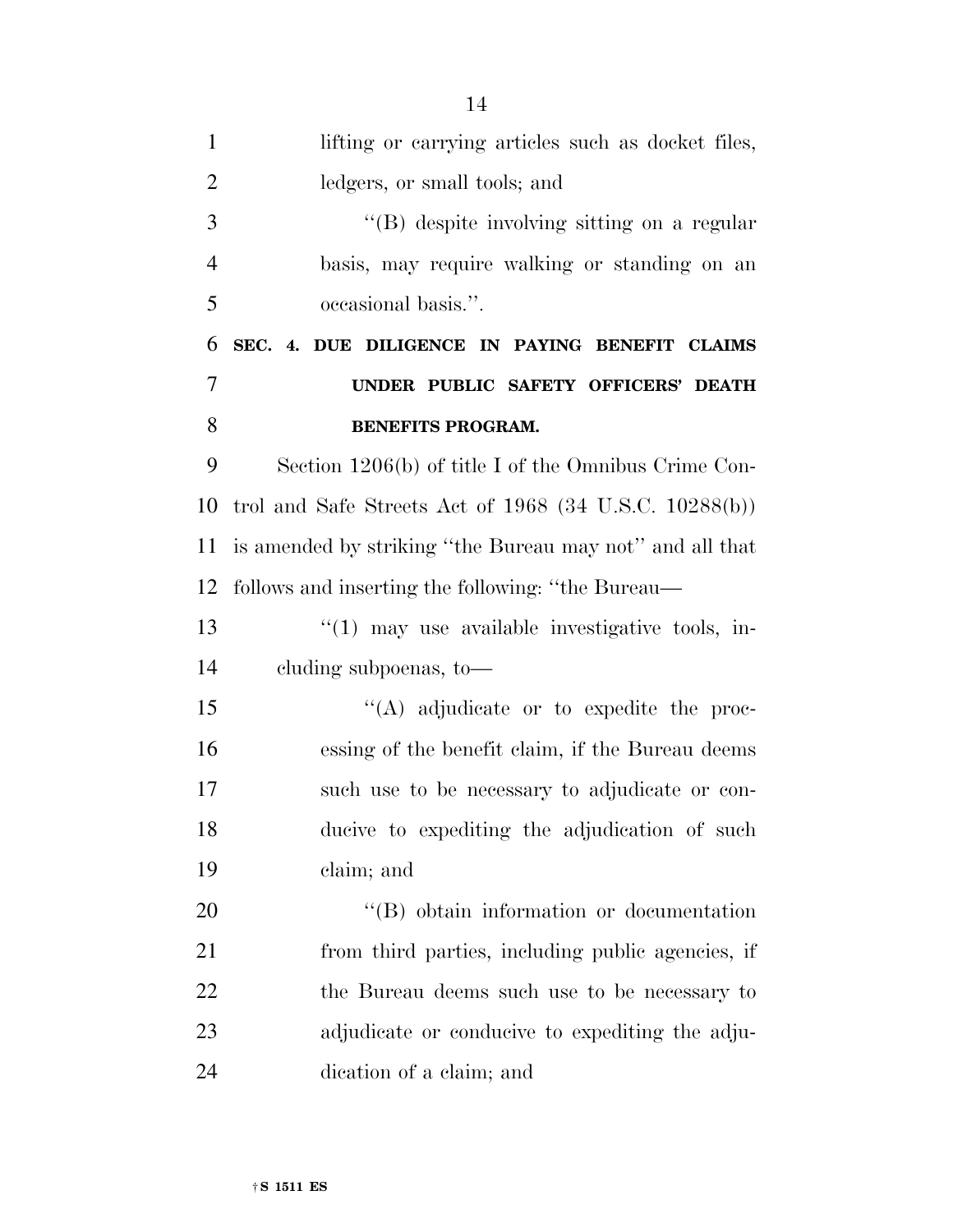$\frac{1}{2}$  may not abandon the benefit claim unless the Bureau has used investigative tools, including subpoenas, to obtain the information or documenta- tion deemed necessary to adjudicate such claim by 5 the Bureau under subparagraph  $(1)(B)$ .".

### **SEC. 5. EDUCATIONAL ASSISTANCE TO DEPENDENTS OF CERTAIN PUBLIC SAFETY OFFICERS.**

 Section 1216(b) of title I of the Omnibus Crime Con- trol and Safe Streets Act of 1968 (34 U.S.C. 10306(b)) is amended, in the first sentence, by striking ''may'' and inserting ''shall (unless prospective assistance has been provided)''.

#### **SEC. 6. TECHNICAL CORRECTION.**

 Section 1205(e)(3)(B) of the Omnibus Crime Control and Safe Streets Act of 1968 (34 U.S.C. 10285(e)(3)(B)) 16 is amended by striking "subparagraph  $(B)(ix)$ " and in-serting ''subparagraph (I)''.

#### **SEC. 7. SUBPOENA POWER.**

 Section 806 of title I of the Omnibus Crime Control and Safe Streets Act of 1968 (34 U.S.C. 10225) is amend-ed—

 (1) by inserting ''Attorney General, the'' before 23 the "Bureau of Justice Assistance";

 (2) by striking ''may appoint'' and inserting ''may appoint (to be assigned or employed on an in-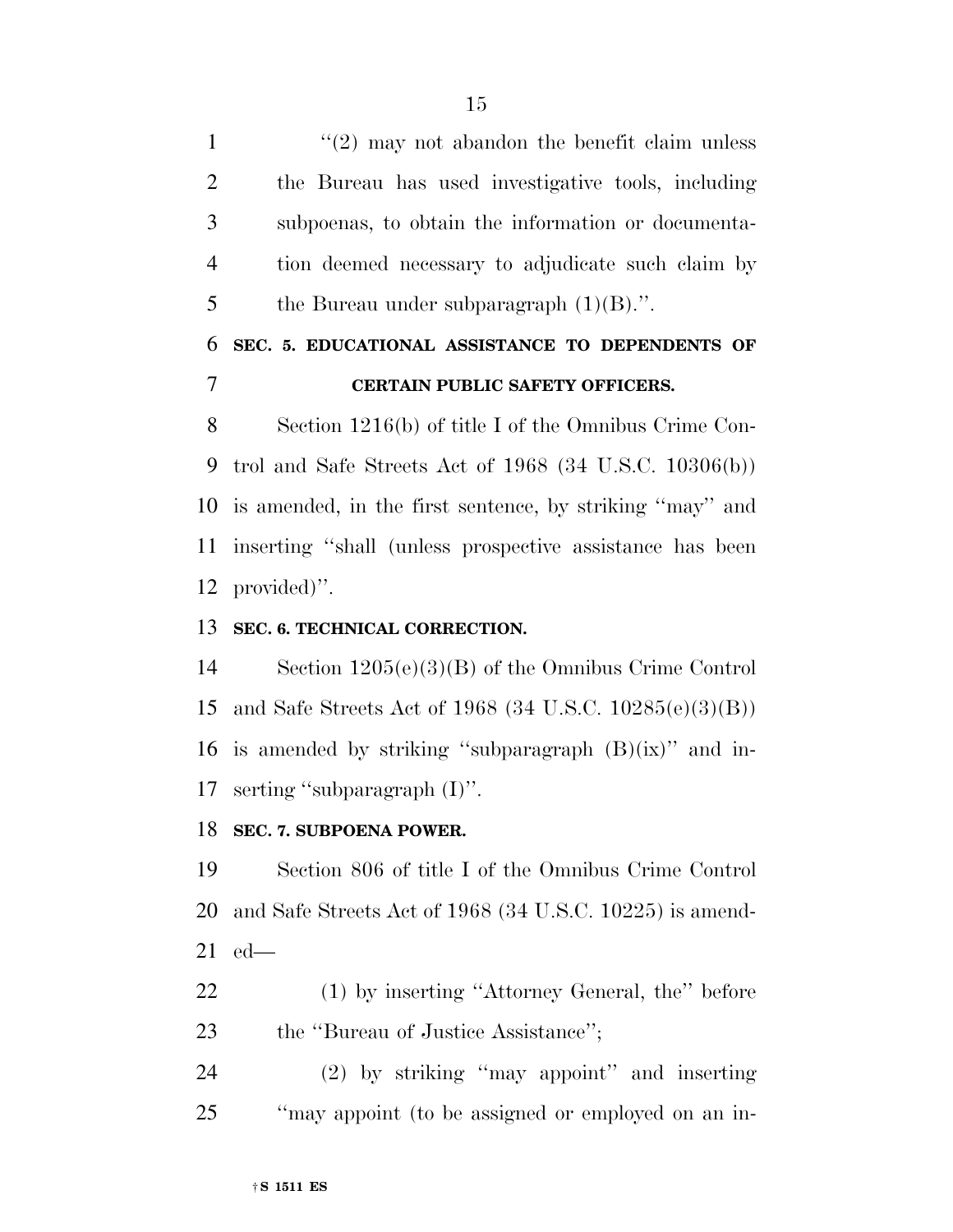| $\mathbf{1}$   | terim or as-needed basis) such hearing examiners         |
|----------------|----------------------------------------------------------|
| $\overline{2}$ | (who shall, if so designated by the Attorney General,    |
| 3              | be understood to be comprised within the meaning         |
| $\overline{4}$ | of "special government employee" under section 202       |
| 5              | of title 18, United States Code)";                       |
| 6              | (3) by striking "under this chapter. The" and            |
| 7              | inserting "or other law. The Attorney General, the";     |
| 8              | and                                                      |
| 9              | (4) by inserting "conduct examinations" after            |
| 10             | "examine witnesses,".                                    |
| 11             | SEC. 8. EFFECTIVE DATE; APPLICABILITY.                   |
| 12             | (a) IN GENERAL.—Except as otherwise provided in          |
| 13             | this section, the amendments made by this Act shall take |
| 14             | effect on the date of enactment of this Act.             |
| 15             | (b) <b>АРР</b> ЫСАВШІТҮ.—                                |
| 16             | CERTAIN INJURIES.—The amendments<br>(1)                  |
| 17             | made to paragraphs $(2)$ and $(7)$ of section 1204 of    |
| 18             | title I of the Omnibus Crime Control and Safe            |
| 19             | Streets Act of 1968 (34 U.S.C. 10284) shall apply        |
| 20             | with respect to injuries occurring on or after Janu-     |
| 21             | ary 1, 2008.                                             |
| 22             | (2) MATTERS PENDING.—Except as provided in               |
| 23             | paragraph (1), the amendments made by this Act           |
| 24             | shall apply to any matter pending, before the Bu-        |
| 25             | reau or otherwise, on the date of enactment of this      |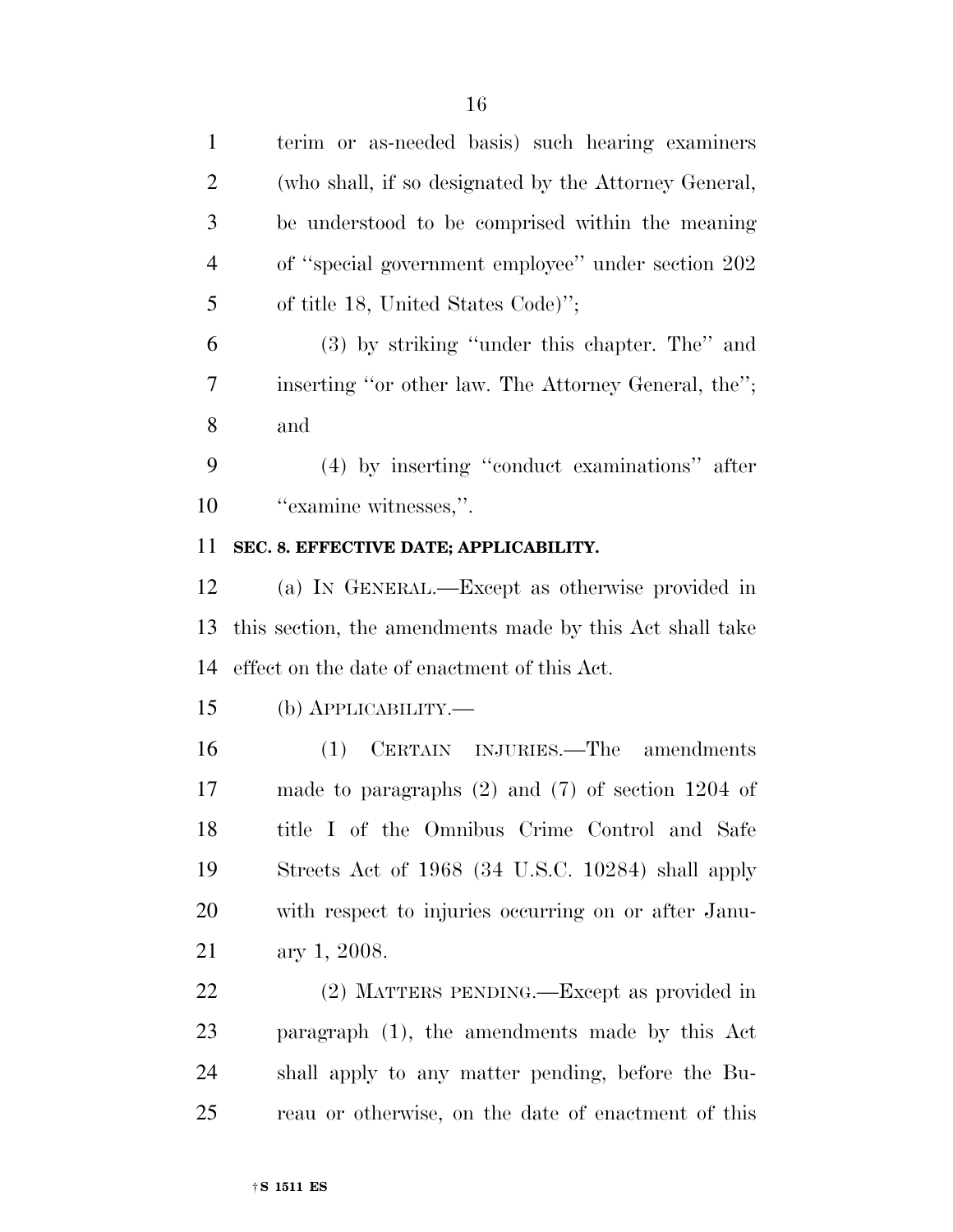| $\mathbf{1}$   | Act, or filed (consistent with pre-existing effective         |
|----------------|---------------------------------------------------------------|
| $\overline{2}$ | dates) or accruing after that date.                           |
| 3              | (c) EFFECTIVE DATE FOR WTC RESPONDERS.—                       |
| $\overline{4}$ | (1) CERTAIN NEW CLAIMS.—Not later than two                    |
| 5              | years after the effective date of this Act, a WTC re-         |
| 6              | sponder may file a claim, under section 1201(b) of            |
| 7              | title I of the Omnibus Crime Control and Safe                 |
| 8              | Streets Act of $1968$ (34 U.S.C. 10281(b)), that is           |
| 9              | predicated on a personal injury sustained in the line         |
| 10             | of duty by such responder as a result of the Sep-             |
| 11             | tember 11, 2001, attacks, where—                              |
| 12             | $(A)$ no claim under such section $1201(b)$                   |
| 13             | so predicated has previously been filed; or                   |
| 14             | $(B)$ a claim under such section $1201(b)$ so                 |
| 15             | predicated had previously been denied, in a                   |
| 16             | final agency determination, on the basis (in                  |
| 17             | whole or in part) that the claimant was not to-               |
| 18             | tally disabled.                                               |
| 19             | <b>CLAIMS</b><br>(2)<br>FOR A DECEASED<br><b>WTC</b><br>$RE-$ |
| 20             | SPONDER.—Not later than two years after the effec-            |
| 21             | tive date of this Act, a claim may be filed, construc-        |
| 22             | tively under section $1201(a)$ of title I of the Omni-        |
| 23             | bus Crime Control and Safe Streets Act of 1968 (34)           |
| 24             | U.S.C. $10281(a)$ , where a WTC responder who oth-            |
| 25             | erwise could have filed a claim pursuant to para-             |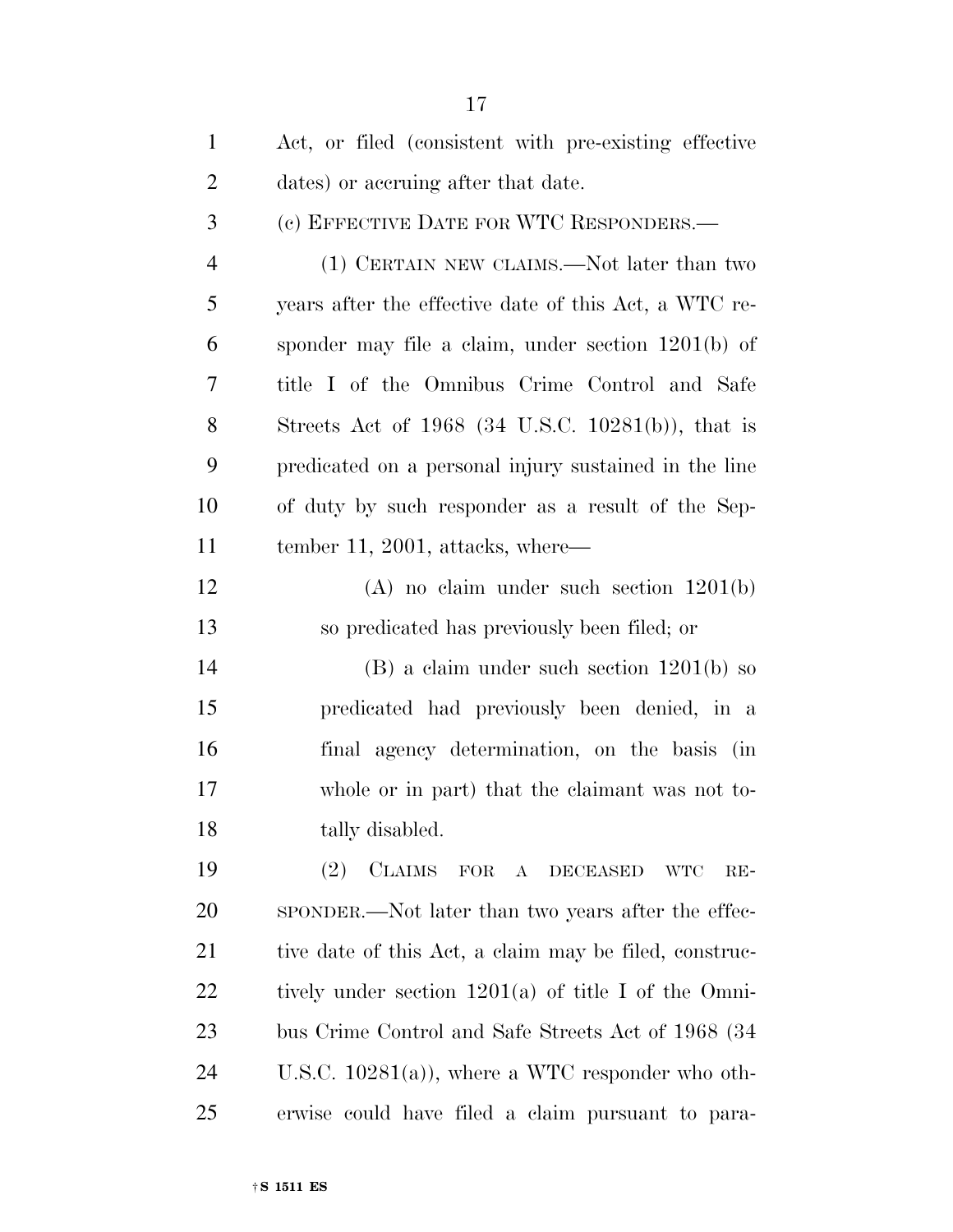| $\mathbf{1}$   | graph (1) has died before such effective date (or dies |
|----------------|--------------------------------------------------------|
| $\overline{2}$ | not later than 365 days after such effective date), or |
| 3              | where a WTC responder has filed such a claim but       |
| $\overline{4}$ | dies while it is pending before the Bureau: Provided,  |
| 5              | That-                                                  |
| 6              | (A) no claim under such section $1201(a)$              |
| 7              | otherwise shall have been filed, or determined,        |
| 8              | in a final agency determination; and                   |
| 9              | (B) if it is determined, in a final agency             |
| 10             | determination, that a claim under such para-           |
| 11             | graph (1) would have been payable had the              |
| 12             | WTC responder not died, then the WTC re-               |
| 13             | sponder shall irrebutably be presumed (solely          |
| 14             | for purposes of determining to whom benefits           |
| 15             | otherwise pursuant to such paragraph (1) may           |
| 16             | be payable under the claim filed constructively        |
| 17             | under such section $1201(a)$ to have died as the       |
| 18             | direct and proximate result of the injury on           |
| 19             | which the claim under such paragraph (1)               |
| <b>20</b>      | would have been predicated.                            |
| 21             | $(3)$ DIFFERENCE IN BENEFIT PAY.—In the                |
| 22             | event that a claim under section $1201(b)$ of title I  |
| 23             | of the Omnibus Crime Control and Safe Streets Act      |
| 24             | of $1968$ (34 U.S.C. 10281(b)) and predicated on an    |
| 25             | injury sustained in the line of duty by a WTC re-      |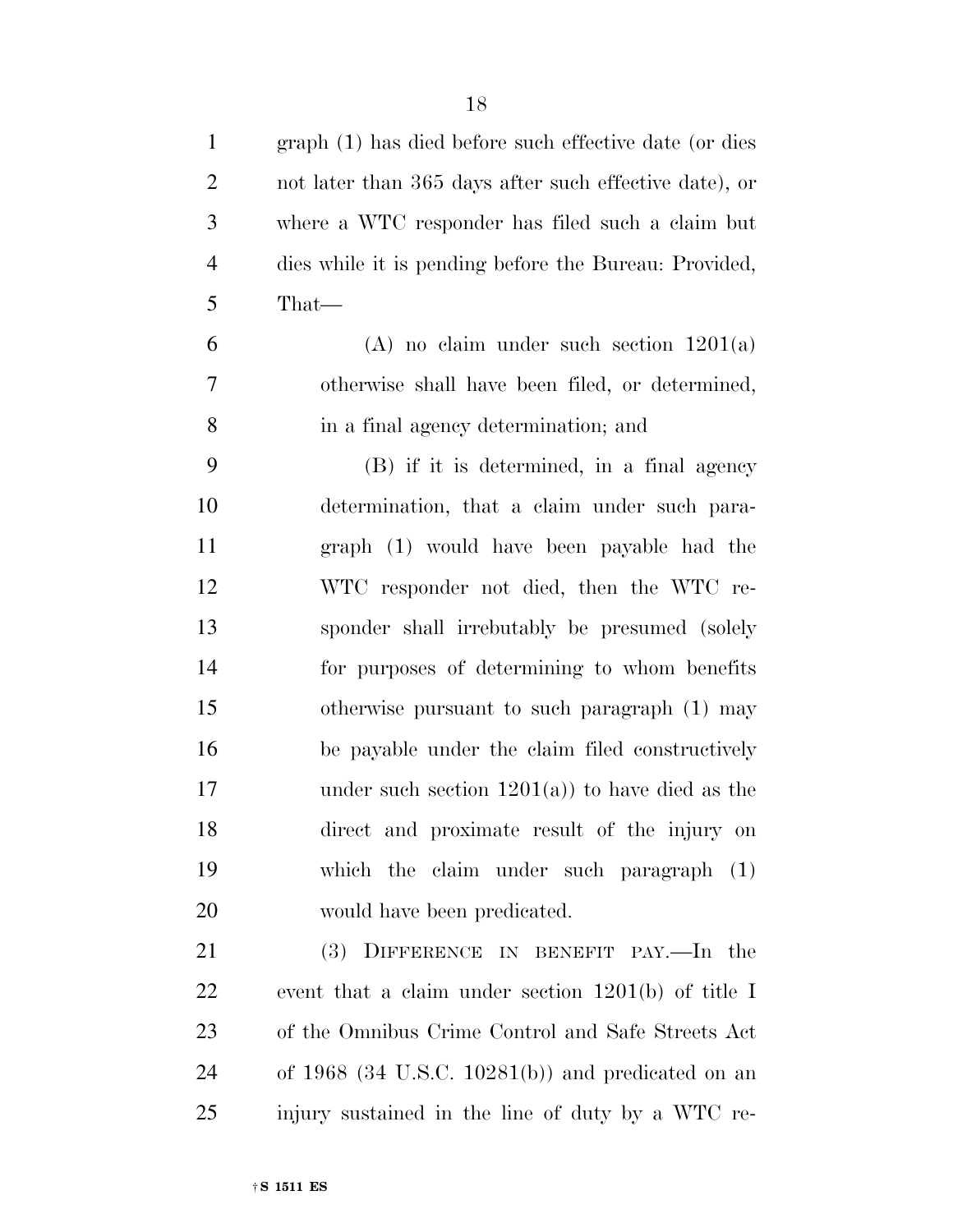| $\mathbf{1}$   | sponder as a result of the September 11, 2001, at-       |
|----------------|----------------------------------------------------------|
| $\overline{2}$ | tacks was approved, in a final agency determination,     |
| 3              | before the effective date of this Act, the Bureau        |
| $\overline{4}$ | shall, upon application filed (not later than three      |
| 5              | years after such effective date of this Act) by the      |
| 6              | payee (or payees) indicated in subparagraphs $(A)$ or    |
| 7              | (B), pay a bonus in the amount of the difference (if     |
| 8              | any) between the amount that was paid pursuant to        |
| 9              | such determination and the amount that would have        |
| 10             | been payable had the amendments made by this Act,        |
| 11             | other than those indicated in subsection $(b)(1)$ , been |
| 12             | in effect on the date of such determination—             |
| 13             | $(A)$ to the WTC responder, if living on the             |
| 14             | date the application is determined, in a final           |
| 15             | agency determination; or                                 |
| 16             | (B) if the WTC responder is not living on                |
| 17             | the date indicated in subparagraph $(A)$ , to the        |
| 18             | individual (or individuals), if living on such           |
| 19             | date, to whom benefits would have been payable           |
| 20             | on such date under section $1201(a)$ of such title       |
| 21             | I $(34 \text{ U.S.C. } 10281(a))$ had the application    |
| 22             | been, instead, a claim under such section                |
| 23             | $1201(a)$ .                                              |
| $\mathcal{L}$  | $(4)$ Coport theory                                      |

 (4) SPECIAL LIMITED RULE OF CONSTRUC-TION.—A claim filed pursuant to paragraph (1) or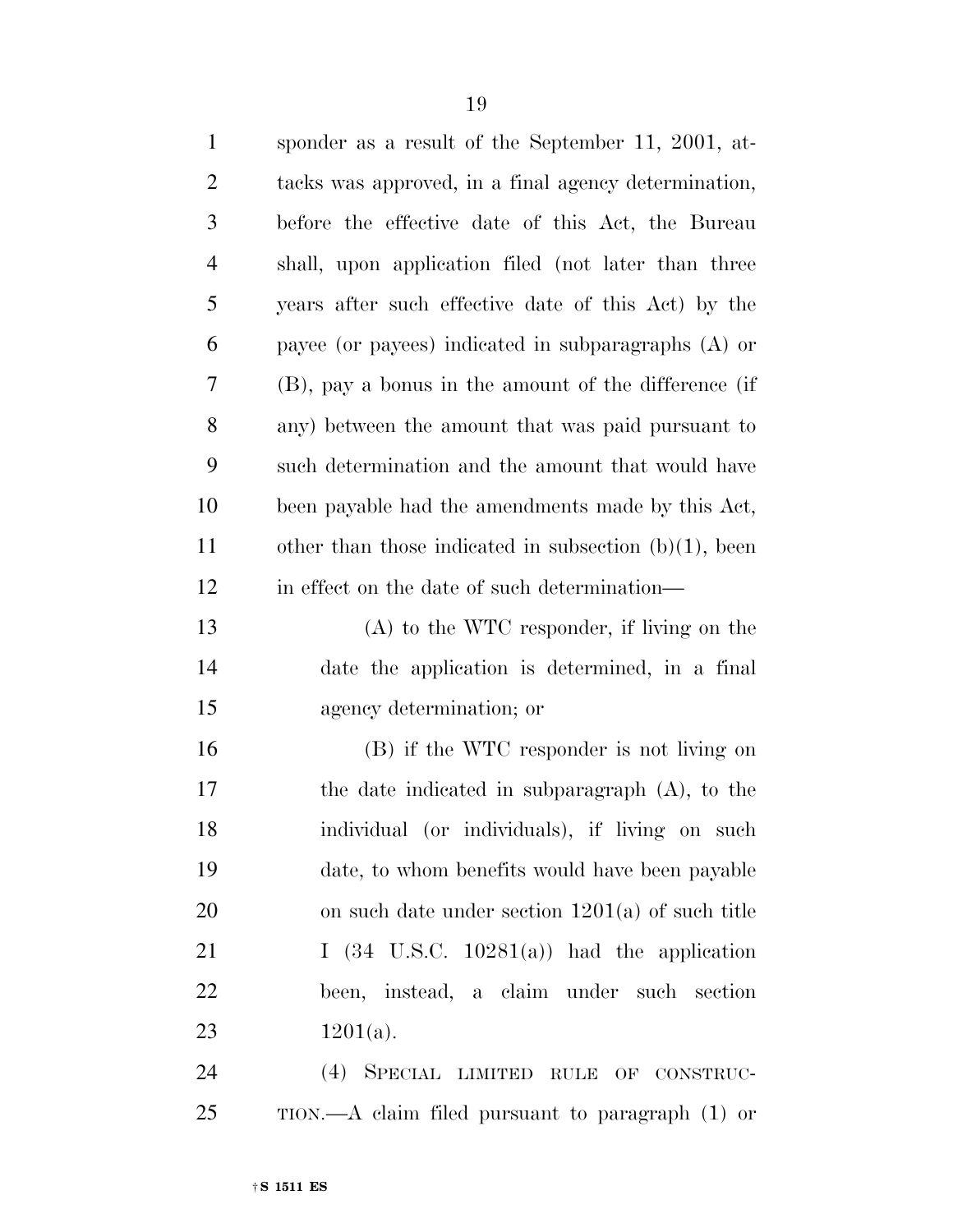(2) shall be determined as though the date of cata- strophic injury of the public safety officer were the date of enactment of this Act, for purposes of deter- mining the amount that may be payable. Passed the Senate June 10, 2021.

Attest:

*Secretary.*